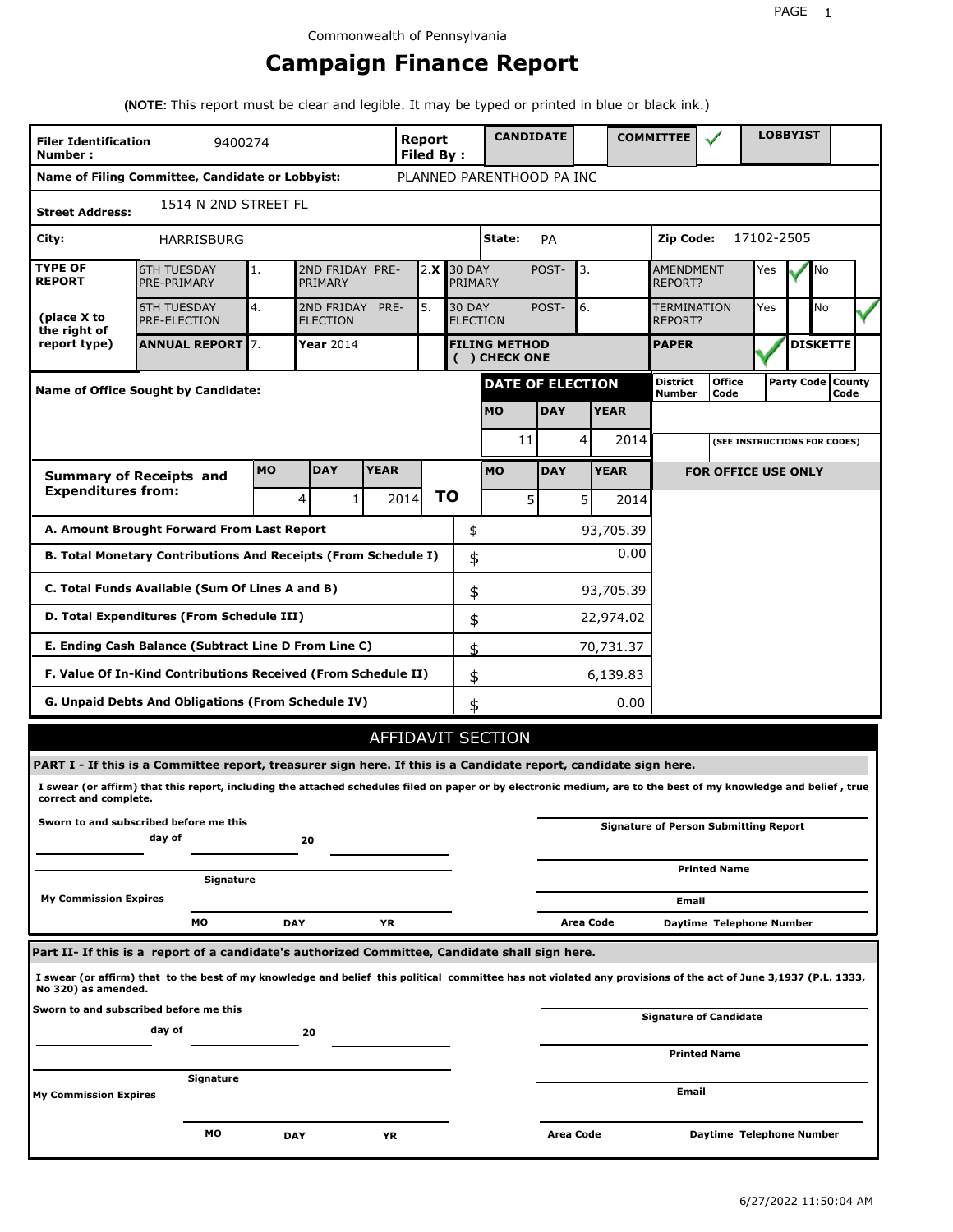## **SCHEDULE I CONTRIBUTIONS AND RECEIPTS Detailed Summary Page**

**Name of Filing Committee or Candidate Reporting Period Reporting Period** PLANNED PARENTHOOD PA INC **From:** 4/1/2014 **To:** 5/5/2014 **1. Unitemized Contributions Received - \$ 50.00 or Less Per Contributor TOTAL for the Reporting Period (1) \$** 0.00 **2. Contributions Received - \$ 50.01 To \$250.00 (From Part A and Part B) TOTAL for the Reporting Period (2) Contributions Received From Political Committees (Part A) All Other Contributions (Part B) \$ \$ \$** 0.00 0.00 0.00 **3. Contributions Received Over \$250.00 (From Part C and Part D) TOTAL for the Reporting Period (3) Contributions Received From Political Committees (Part C) All Other Contributions (Part D) \$ \$ \$** 0.00 0.00 0.00 **4. Other Receipts, Refunds, Interest Earned, Returned Checks, Etc . (From Part E) TOTAL for the Reporting Period (4) \$** 0.00 **Total Monetary Contributions and Receipts During this Reporting Period (Add and enter amount totals from Boxes 1,2,3 and 4; also enter this amount on Page1, Report Cover Page, Item B.) \$** 0.00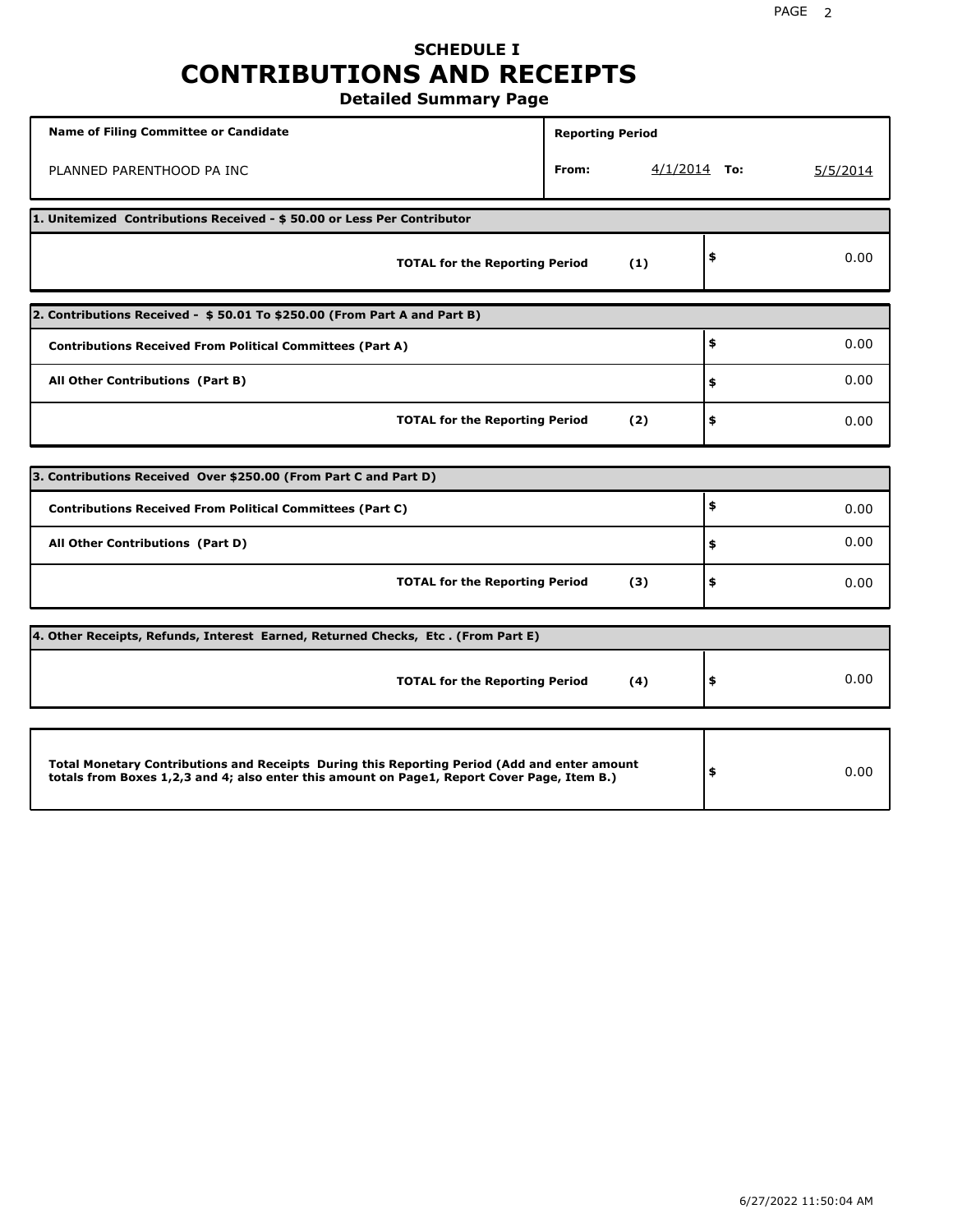PAGE 3

# **PART A CONTRIBUTIONS RECEIVED FROM POLITICAL COMMITTEES**

**\$50.01 TO \$250.00**

 **Use this Part to itemize only contributions received from political committees with an aggregate value from \$50.01 to \$250.00 in the reporting period.**

| From:     | <b>DATE</b> | To:         |                   |
|-----------|-------------|-------------|-------------------|
|           |             |             |                   |
|           |             |             | <b>AMOUNT</b>     |
| <b>MO</b> | <b>DAY</b>  | <b>YEAR</b> |                   |
|           |             |             | \$<br>0.00        |
|           |             |             |                   |
|           |             |             | <b>PAGE TOTAL</b> |
|           |             |             |                   |

**Enter Grand Total of Part A on Schedule I, Detailed Summary Page, Section 2.**

**\$** 0.00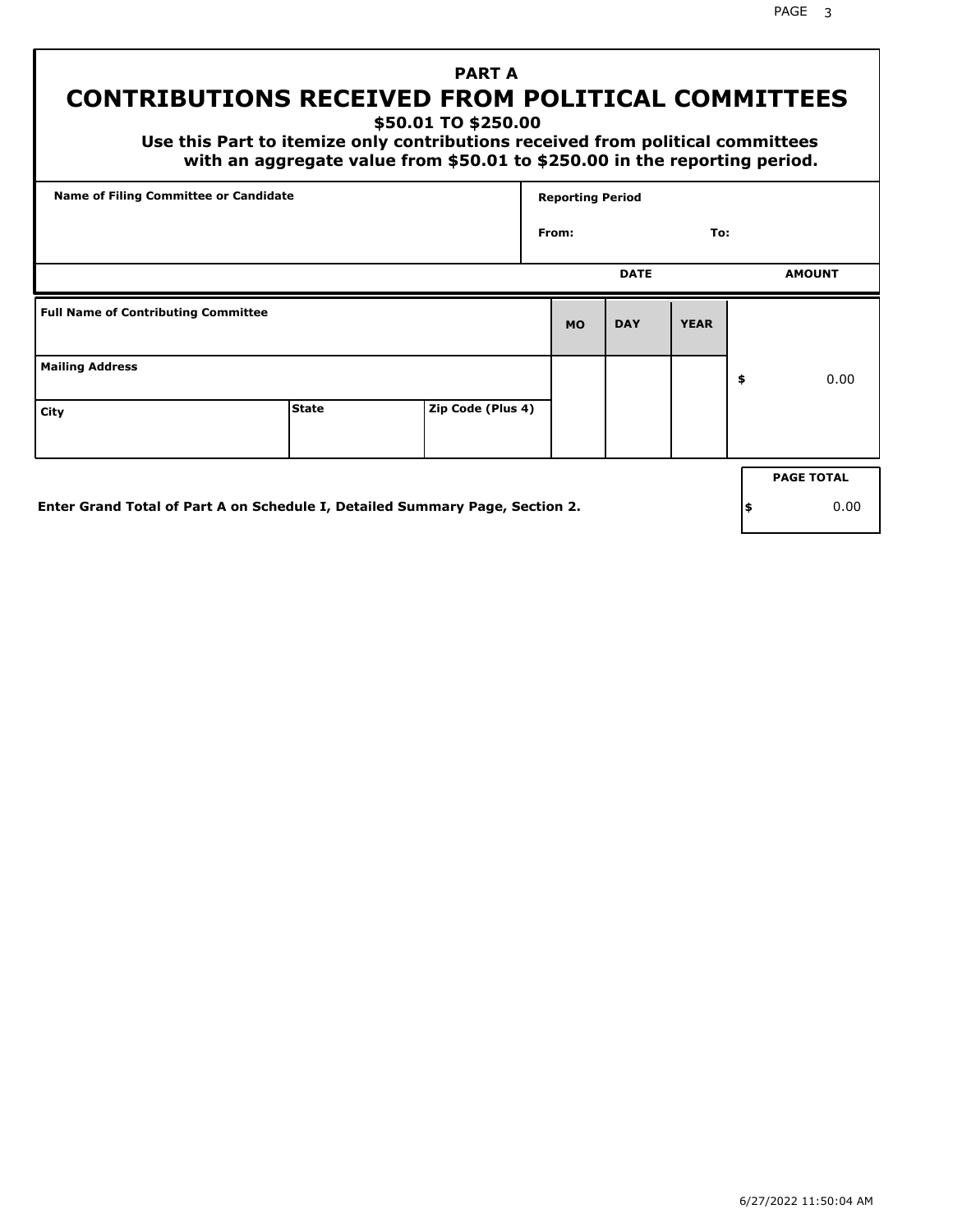| <b>PART B</b><br><b>ALL OTHER CONTRIBUTIONS</b><br>\$50.01 TO \$250.00<br>Use this Part to itemize all other contributions with an aggregate value from<br>\$50.01 to \$250.00 in the reporting period.<br>(Exclude contributions from political committees reported in Part A) |    |      |  |           |              |             |    |               |  |  |
|---------------------------------------------------------------------------------------------------------------------------------------------------------------------------------------------------------------------------------------------------------------------------------|----|------|--|-----------|--------------|-------------|----|---------------|--|--|
| <b>Reporting Period</b><br>Name of Filing Committee or Candidate                                                                                                                                                                                                                |    |      |  |           |              |             |    |               |  |  |
|                                                                                                                                                                                                                                                                                 |    |      |  |           | From:<br>To: |             |    |               |  |  |
|                                                                                                                                                                                                                                                                                 |    |      |  |           | <b>DATE</b>  |             |    | <b>AMOUNT</b> |  |  |
| <b>Full Name of Contributor</b>                                                                                                                                                                                                                                                 |    |      |  | <b>MO</b> | <b>DAY</b>   | <b>YEAR</b> |    |               |  |  |
| <b>Mailing Address</b>                                                                                                                                                                                                                                                          |    |      |  |           |              |             | \$ | 0.00          |  |  |
| <b>State</b><br>Zip Code (Plus 4)<br>City                                                                                                                                                                                                                                       |    |      |  |           |              |             |    |               |  |  |
| <b>PAGE TOTAL</b>                                                                                                                                                                                                                                                               |    |      |  |           |              |             |    |               |  |  |
| Enter Grand Total of Part A on Schedule I, Detailed Summary Page, Section 2.                                                                                                                                                                                                    | \$ | 0.00 |  |           |              |             |    |               |  |  |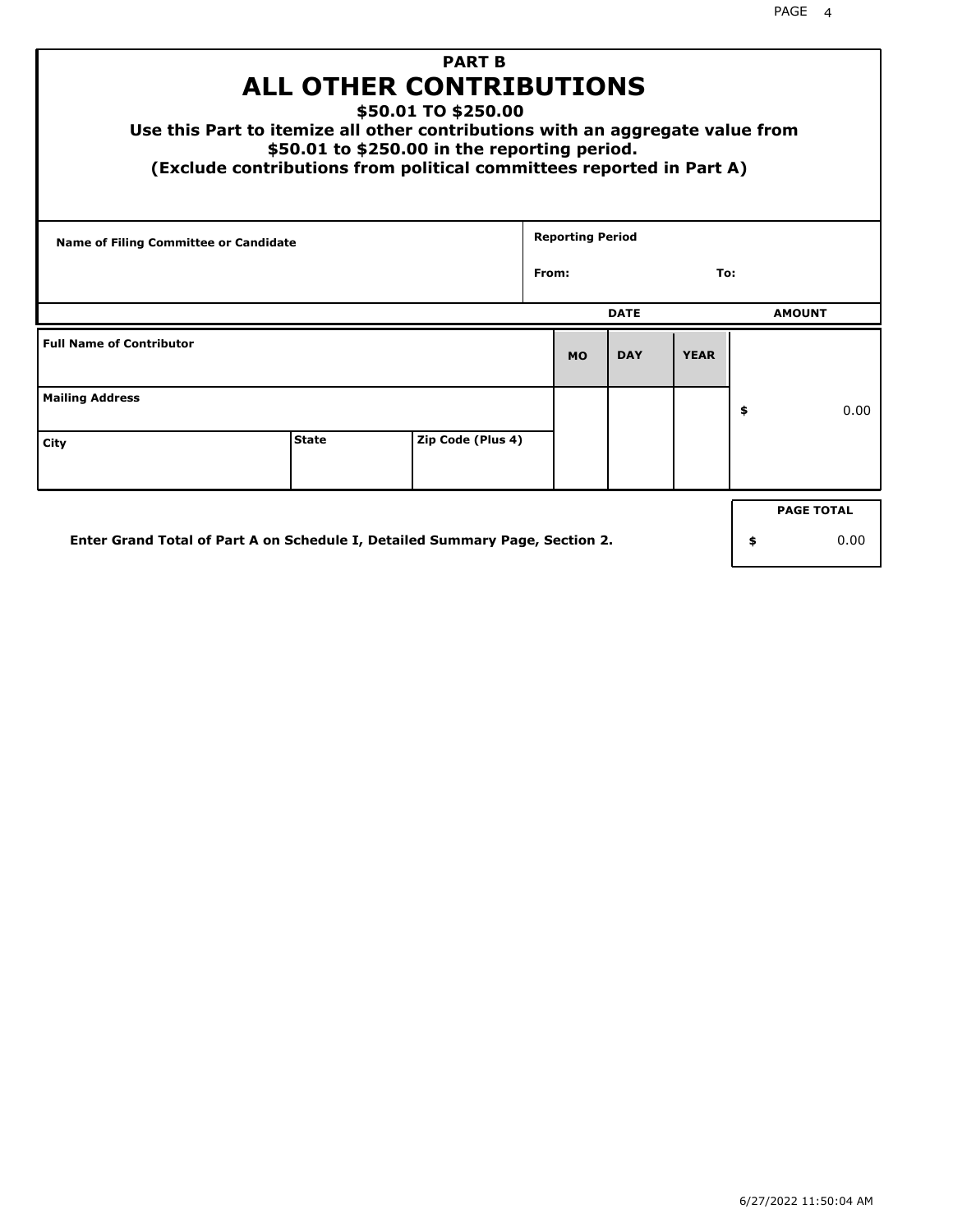# **PART C Contributions Received From Political Committees**

**OVER \$250.00**

 **Use this Part to itemize only contributions received from Political committees with an aggregate value from Over \$250.00 in the reporting period.**

| Name of Filing Committee or Candidate                                        |              |  | <b>Reporting Period</b> |             |            |             |                   |
|------------------------------------------------------------------------------|--------------|--|-------------------------|-------------|------------|-------------|-------------------|
|                                                                              |              |  | From:                   |             |            | To:         |                   |
|                                                                              |              |  |                         | <b>DATE</b> |            |             | <b>AMOUNT</b>     |
| <b>Full Name of Contributing Committee</b>                                   |              |  |                         | <b>MO</b>   | <b>DAY</b> | <b>YEAR</b> |                   |
| <b>Mailing Address</b>                                                       |              |  |                         |             |            |             | \$<br>0.00        |
| City                                                                         | <b>State</b> |  | Zip Code (Plus 4)       |             |            |             |                   |
|                                                                              |              |  |                         |             |            |             | <b>PAGE TOTAL</b> |
| Enter Grand Total of Part C on Schedule I, Detailed Summary Page, Section 3. |              |  |                         |             |            |             | \$<br>0.00        |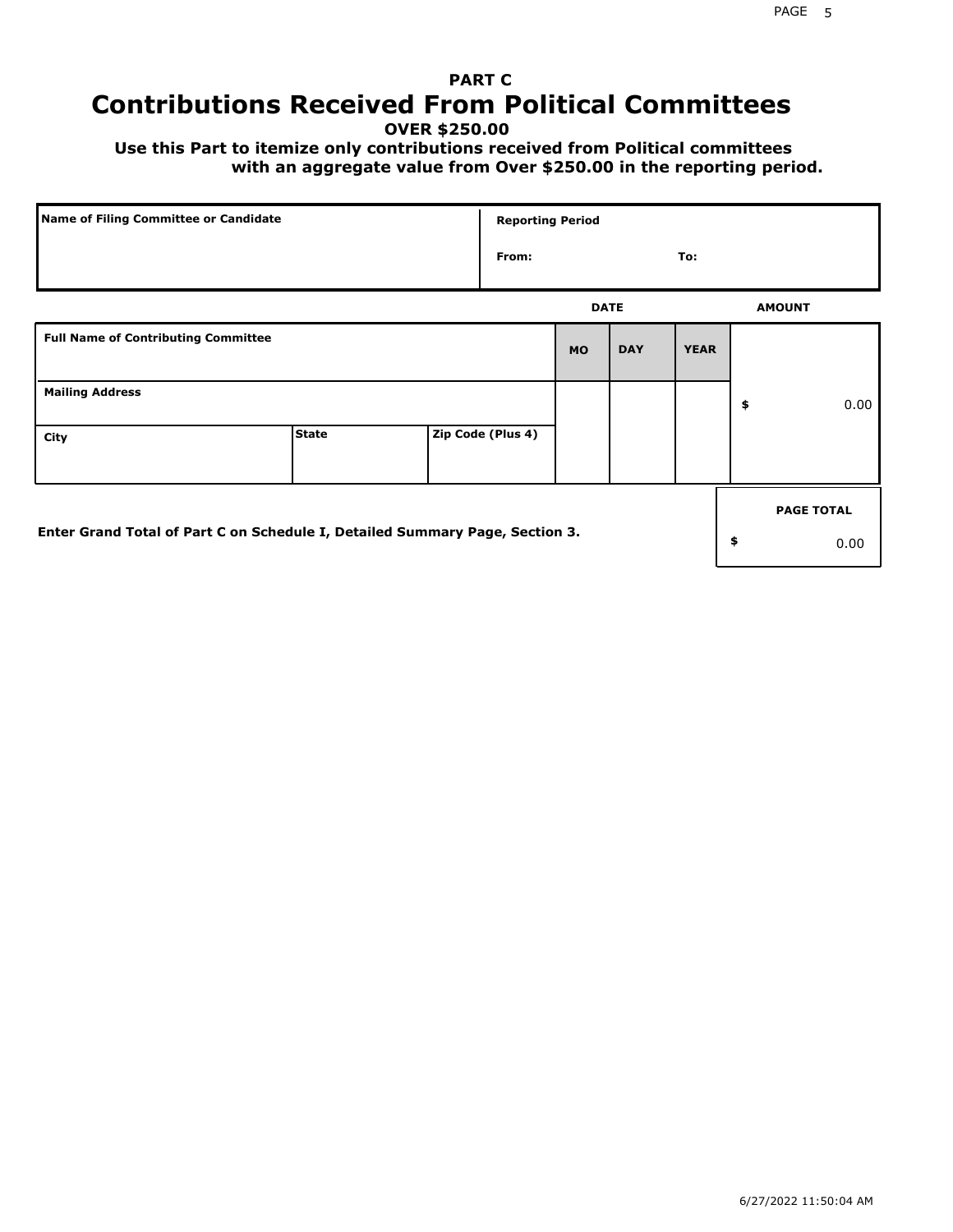## **PART D ALL OTHER CONTRIBUTIONS**

#### **OVER \$250.00**

### **Use this Part to itemize all other contributions with an aggregate value of**

#### **over \$250.00 in the reporting period.**

#### **(Exclude contributions from political committees reported in Part C.)**

| Name of Filing Committee or Candidate | <b>Reporting Period</b> |               |
|---------------------------------------|-------------------------|---------------|
|                                       | From:                   | To:           |
|                                       | <b>DATE</b>             | <b>AMOUNT</b> |

|                                                                              |              |  |                   |            | ----         |             |                   | <b>APPOIT</b>     |
|------------------------------------------------------------------------------|--------------|--|-------------------|------------|--------------|-------------|-------------------|-------------------|
| <b>Full Name of Contributor</b>                                              |              |  |                   | <b>MO</b>  | <b>DAY</b>   | <b>YEAR</b> |                   |                   |
| <b>Mailing</b><br><b>Address</b>                                             |              |  |                   |            |              |             | \$                | 0.00              |
| City                                                                         | <b>State</b> |  | Zip Code (Plus 4) |            |              |             |                   |                   |
| <b>Employer Name</b>                                                         |              |  |                   | Occupation |              |             |                   |                   |
| <b>Employer Mailing Address/Principal Place of</b><br>City<br>Business       |              |  |                   |            | <b>State</b> |             | Zip Code (Plus 4) |                   |
| Enter Grand Total of Part C on Schedule I, Detailed Summary Page, Section 3. |              |  |                   |            |              |             |                   | <b>PAGE TOTAL</b> |
|                                                                              |              |  |                   |            |              |             | \$                | 0.00              |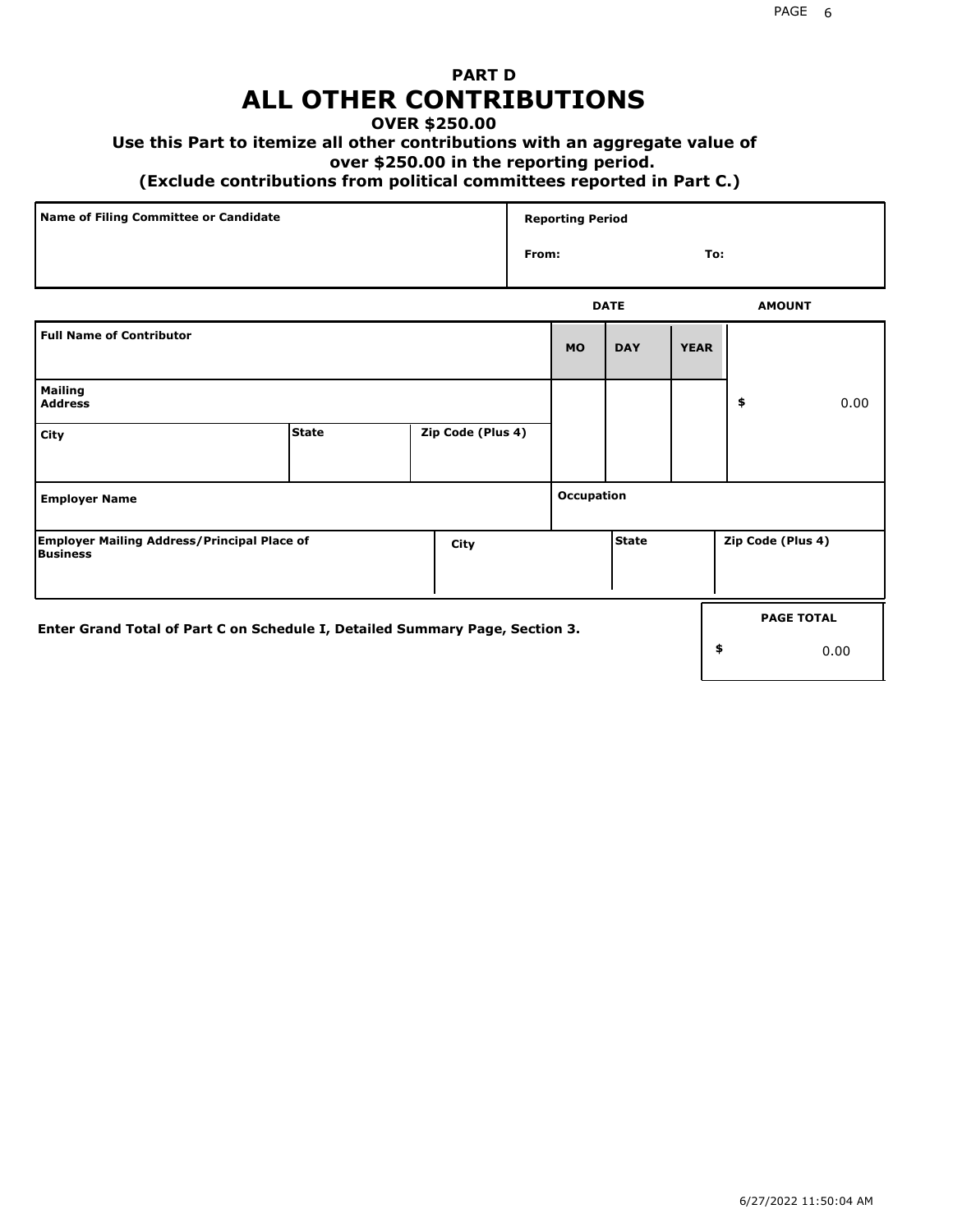## **PART E OTHER RECEIPTS**

#### **REFUNDS, INTEREST INCOME, RETURNED CHECKS, ETC.**

 **Use this Part to report refunds received, interest earned, returned checks and**

### **prior expenditures that were returned to the filer.**

| Name of Filing Committee or Candidate                                        |              |                   |       | <b>Reporting Period</b> |             |             |               |                   |      |
|------------------------------------------------------------------------------|--------------|-------------------|-------|-------------------------|-------------|-------------|---------------|-------------------|------|
|                                                                              |              |                   | From: |                         |             | To:         |               |                   |      |
|                                                                              |              |                   |       |                         | <b>DATE</b> |             | <b>AMOUNT</b> |                   |      |
| <b>Full Name</b>                                                             |              |                   |       | <b>MO</b>               | <b>DAY</b>  | <b>YEAR</b> |               |                   |      |
| <b>Mailing Address</b>                                                       |              |                   |       |                         |             |             | \$            |                   | 0.00 |
| City                                                                         | <b>State</b> | Zip Code (Plus 4) |       |                         |             |             |               |                   |      |
| <b>Receipt Description</b>                                                   |              |                   |       |                         |             |             |               |                   |      |
| Enter Grand Total of Part E on Schedule I, Detailed Summary Page, Section 4. |              |                   |       |                         |             |             |               | <b>PAGE TOTAL</b> |      |
|                                                                              |              |                   |       |                         |             |             | \$            | 0.00              |      |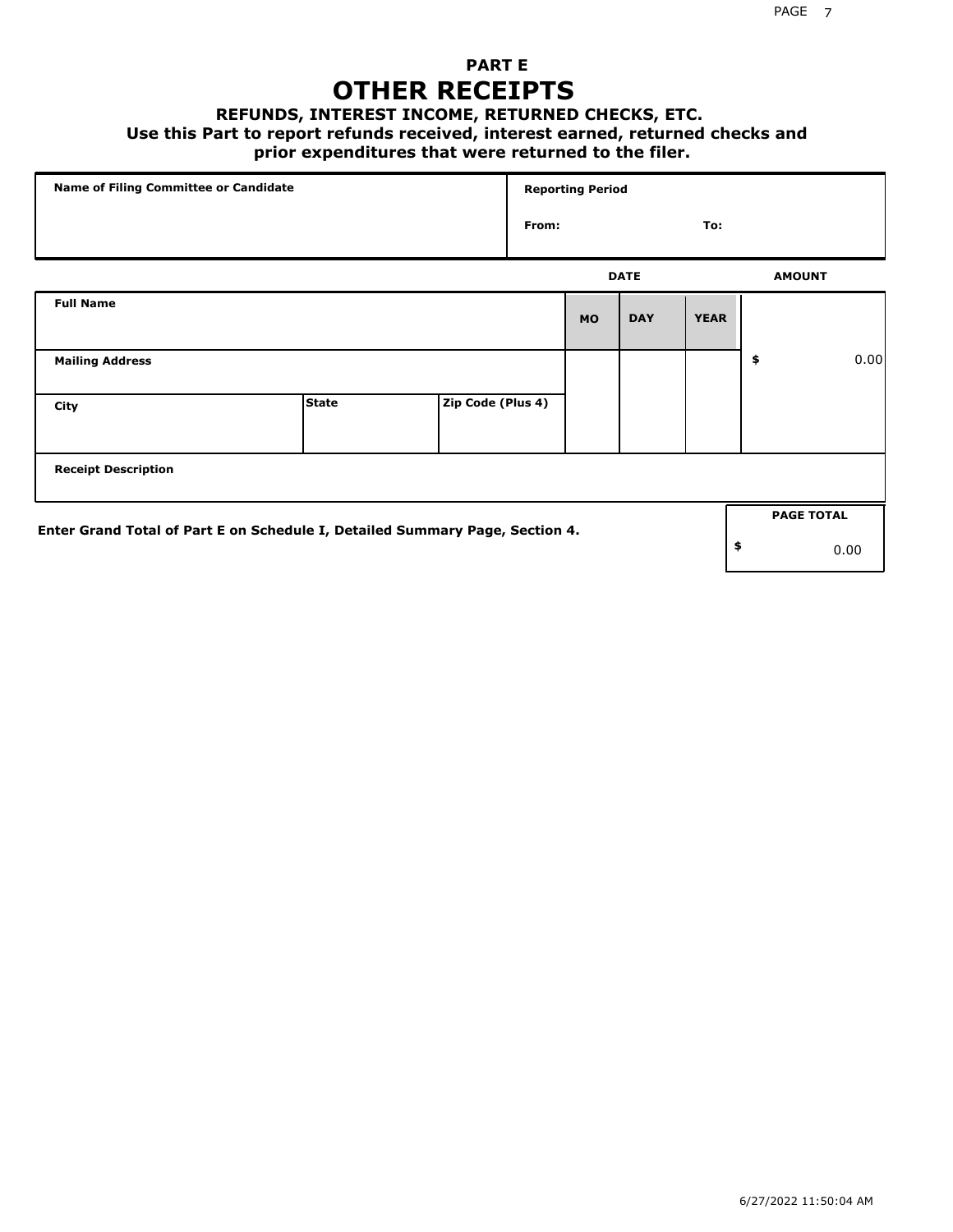#### **SCHEDULE II IN-KIND CONTRIBUTIONS AND VALUABLE THINGS RECEIVED USE THIS SCHEDULE TO REPORT ALL IN-KIND CONTRIBUTIONS OF VALUABLE THINGS**

# **DURING THE REPORTING PERIOD.**

**Detailed Summary Page**

| <b>Name of Filing Committee or Candidate</b>                                                                                                                                | <b>Reporting Period</b> |                |          |
|-----------------------------------------------------------------------------------------------------------------------------------------------------------------------------|-------------------------|----------------|----------|
| PLANNED PARENTHOOD PA INC                                                                                                                                                   | From:                   | $4/1/2014$ To: | 5/5/2014 |
| 1. UNITEMIZED IN-KIND CONTRIBUTIONS RECEIVED - VALUE OF \$50.00 OR LESS PER CONTRIBUTOR                                                                                     |                         |                |          |
| <b>TOTAL for the Reporting Period</b>                                                                                                                                       | (1)                     | \$             | 0.00     |
| 2. IN-KIND CONTRIBUTIONS RECEIVED - VALUE OF \$50.01 TO \$250.00 (FROM PART F)                                                                                              |                         |                |          |
| <b>TOTAL for the Reporting Period</b>                                                                                                                                       | (2)                     | \$             | 0.00     |
| 3. IN-KIND CONTRIBUTION RECIEVED - VALUE OVER \$250.00 (FROM PART G)                                                                                                        |                         |                |          |
| <b>TOTAL for the Reporting Period</b>                                                                                                                                       | (3)                     | \$             | 6,139.83 |
| TOTAL VALUE OF IN-KIND CONTRIBUTIONS DURING THIS REPORTING PERIOD (Add and enter<br>amount totals from Boxes 1,2, and 3; also enter on Page 1, Reports Cover Page, Item F.) |                         | \$             | 6,139.83 |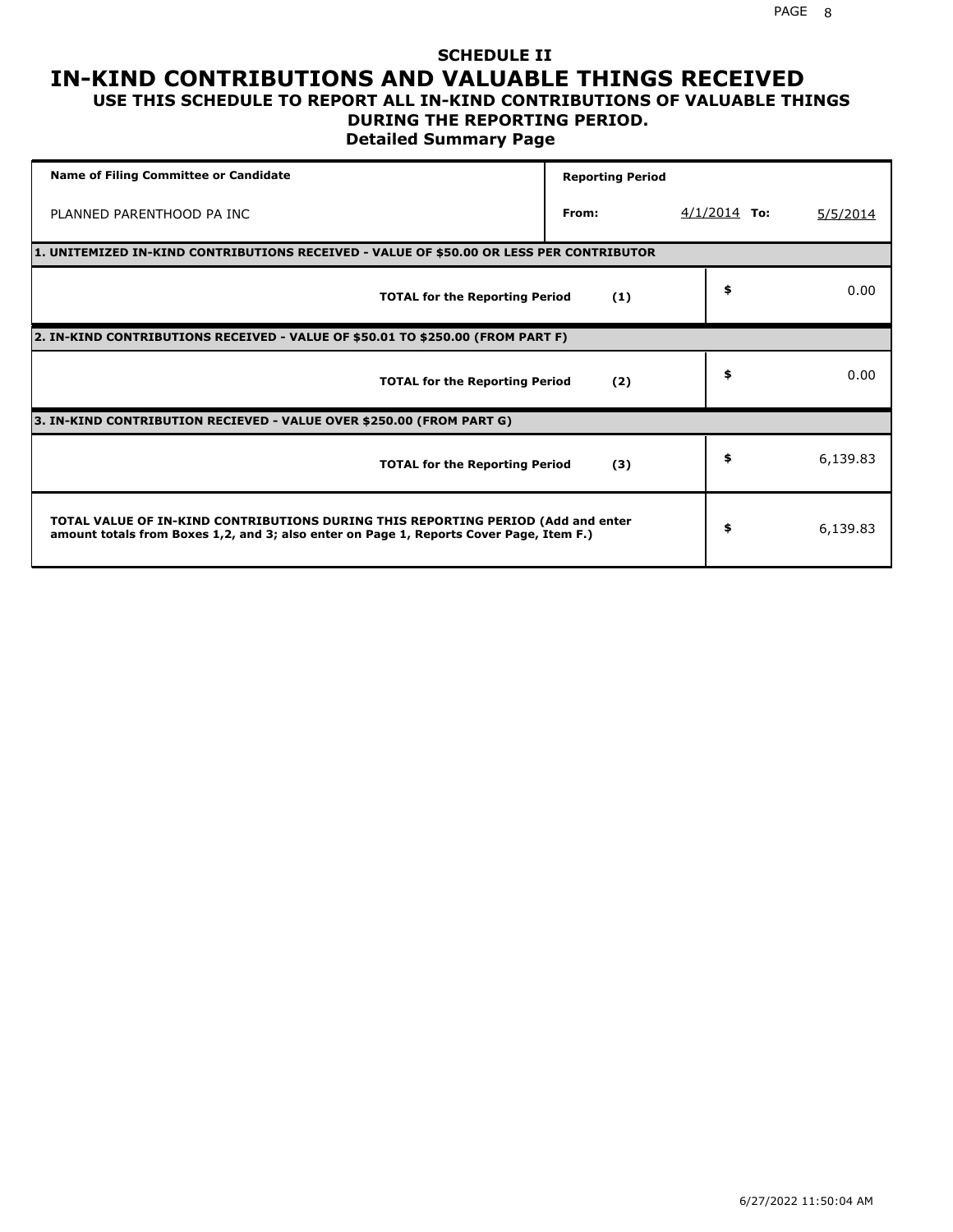## **SCHEDULE II PART F IN-KIND CONTRIBUTIONS RECEIVED**

## **VALUE OF \$50.01 TO \$250.00**

| Name of Filing Committee or Candidate                                                                         |              |                   | <b>Reporting Period</b> |             |             |                   |      |
|---------------------------------------------------------------------------------------------------------------|--------------|-------------------|-------------------------|-------------|-------------|-------------------|------|
|                                                                                                               |              |                   | From:                   |             |             | To:               |      |
|                                                                                                               |              |                   |                         | <b>DATE</b> |             | <b>AMOUNT</b>     |      |
| <b>Full Name of Contributor</b>                                                                               |              |                   | <b>MO</b>               | <b>DAY</b>  | <b>YEAR</b> |                   |      |
| <b>Mailing Address</b>                                                                                        |              |                   |                         |             |             | \$                | 0.00 |
| City                                                                                                          | <b>State</b> | Zip Code (Plus 4) |                         |             |             |                   |      |
| <b>Description of Contribution:</b>                                                                           |              |                   |                         |             |             |                   |      |
| Enter Grand Total of Part F on Schedule II, In-Kind Contributions Detailed Summary Page,<br><b>Section 2.</b> |              |                   |                         |             |             | <b>PAGE TOTAL</b> |      |
|                                                                                                               |              |                   |                         |             | \$          |                   | 0.00 |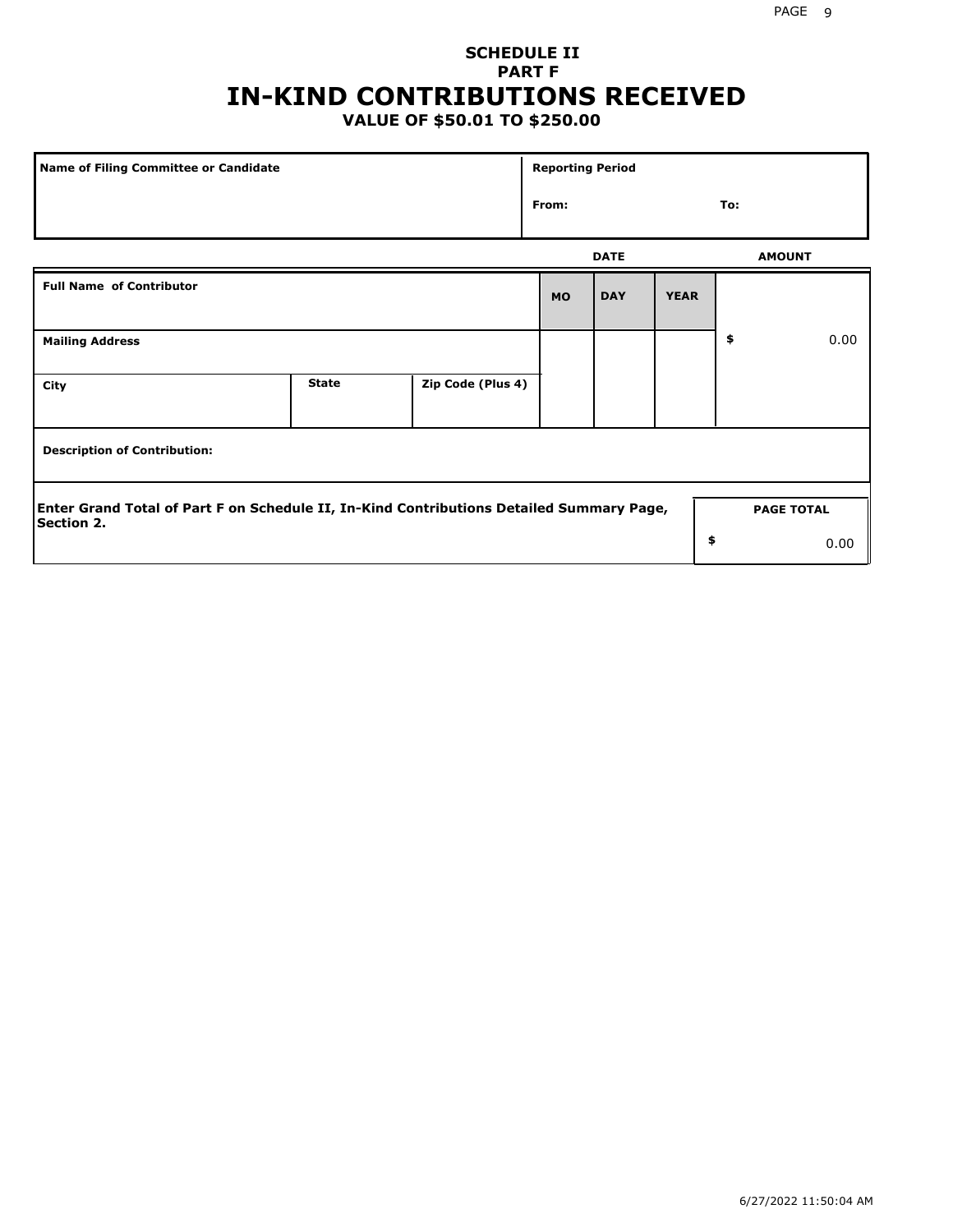#### **SCHEDULE II PART G IN-KIND CONTRIBUTIONS RECEIVED VALUE OVER \$250.00**

| <b>Name of Filing Committee or Candidate</b>                          |                           |          |                           |              | <b>Reporting Period</b> |                                  |       |                      |             |                                    |               |  |
|-----------------------------------------------------------------------|---------------------------|----------|---------------------------|--------------|-------------------------|----------------------------------|-------|----------------------|-------------|------------------------------------|---------------|--|
| PLANNED PARENTHOOD PA INC                                             |                           |          |                           |              | From:                   |                                  |       | $4/1/2014$ To:       |             |                                    | 5/5/2014      |  |
|                                                                       |                           |          |                           |              |                         |                                  |       | <b>DATE</b>          |             |                                    | <b>AMOUNT</b> |  |
| <b>Full Name of Contributor</b><br>PLANNED PARENTHOOD VOTES           |                           |          |                           |              |                         | <b>MO</b>                        |       | <b>DAY</b>           | <b>YEAR</b> |                                    |               |  |
| <b>Mailing Address</b><br>434 W 33RD ST                               |                           |          |                           |              |                         |                                  |       |                      |             | \$                                 | 762.13        |  |
| City<br><b>NEW YORK</b>                                               | <b>State</b><br><b>NY</b> |          | Zip Code(Plus 4)<br>10001 |              |                         |                                  | 4     | 5                    | 2014        |                                    |               |  |
| <b>Employer of Contributor</b><br>Planned Parenthood Votes            |                           |          |                           |              |                         | <b>Occupation</b><br><b>PPFA</b> |       |                      |             |                                    |               |  |
| <b>Employer Mailing Address/Principal Place of</b><br><b>Business</b> |                           | City     |                           | <b>State</b> |                         |                                  | 4)    | <b>Zip Code(Plus</b> |             | <b>Description of Contribution</b> |               |  |
| 434 W 33 Street<br>NY)<br>new york                                    |                           |          |                           |              |                         | 10001                            |       | Staff time           |             |                                    |               |  |
| <b>Full Name of Contributor</b><br>PLANNED PARENTHOOD VOTES           |                           |          |                           |              |                         | <b>MO</b>                        |       | <b>DAY</b>           | <b>YEAR</b> |                                    |               |  |
| <b>Mailing Address</b><br>434 W 33RD ST                               |                           |          |                           |              |                         |                                  |       |                      |             | \$                                 | 3,060.45      |  |
| City<br><b>NEW YORK</b>                                               | <b>State</b>              |          | Zip Code(Plus 4)          |              |                         |                                  | 4     | 19                   | 2014        |                                    |               |  |
|                                                                       | <b>NY</b>                 |          | 10001                     |              |                         |                                  |       |                      |             |                                    |               |  |
| <b>Employer of Contributor</b><br>Planned Parenthood Votes            |                           |          |                           |              |                         | <b>Occupation</b><br><b>PPFA</b> |       |                      |             |                                    |               |  |
| <b>Employer Mailing Address/Principal Place of</b><br><b>Business</b> |                           | City     |                           | <b>State</b> |                         |                                  | 4)    | <b>Zip Code(Plus</b> |             | <b>Description of Contribution</b> |               |  |
| 434 W 33 Street                                                       |                           | new york |                           | NY)          |                         |                                  | 10001 |                      | Staff time  |                                    |               |  |
| <b>Full Name of Contributor</b><br>PLANNED PARENTHOOD VOTES           |                           |          |                           |              |                         | <b>MO</b>                        |       | <b>DAY</b>           | <b>YEAR</b> |                                    |               |  |
| <b>Mailing Address</b><br>434 W 33RD ST                               |                           |          |                           |              |                         |                                  |       |                      |             | \$                                 | 2,029.75      |  |
| City<br>NEW YORK                                                      | <b>State</b>              |          | Zip Code(Plus 4)          |              |                         |                                  | 5     | 3                    | 2014        |                                    |               |  |
|                                                                       | <b>NY</b>                 |          | 10001                     |              |                         |                                  |       |                      |             |                                    |               |  |
| <b>Employer of Contributor</b><br>Planned Parenthood Votes            |                           |          |                           |              |                         | <b>Occupation</b>                |       |                      | <b>PPFA</b> |                                    |               |  |
| <b>Employer Mailing Address/Principal Place of</b><br><b>Business</b> |                           | City     |                           | <b>State</b> |                         |                                  |       | <b>Zip Code(Plus</b> |             | <b>Description of Contribution</b> |               |  |
| 434 W 33 Street                                                       |                           | new york |                           | NY)          |                         | 4)<br>10001<br>Staff time        |       |                      |             |                                    |               |  |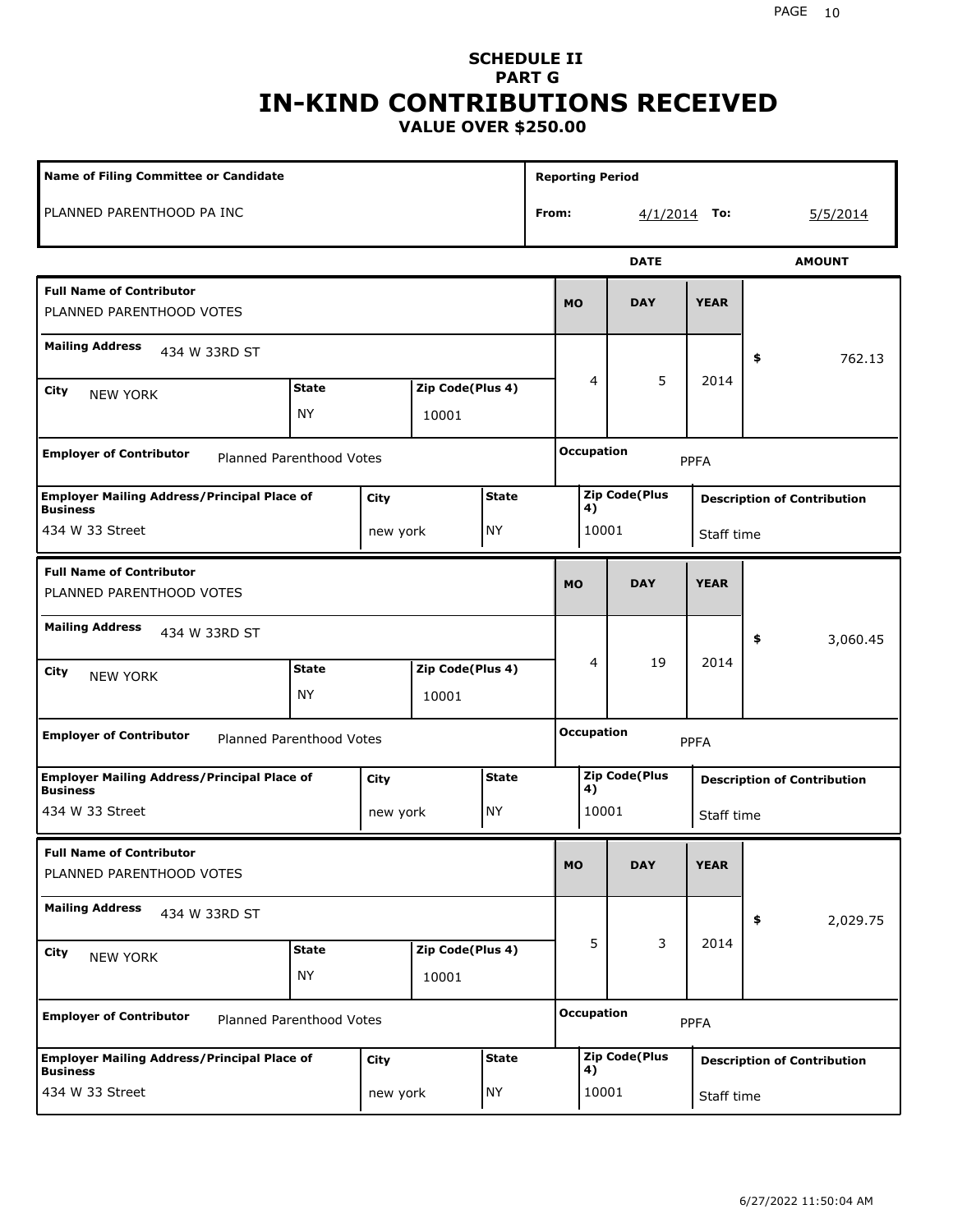| <b>Full Name of Contributor</b><br>PLANNED PARENTHOOD VOTES                |                           |                           |  |              |                                                  | <b>DAY</b> | <b>YEAR</b> |                                    |  |
|----------------------------------------------------------------------------|---------------------------|---------------------------|--|--------------|--------------------------------------------------|------------|-------------|------------------------------------|--|
| <b>Mailing Address</b><br>434 W 33RD ST                                    |                           |                           |  |              |                                                  |            |             | \$<br>287.50                       |  |
| City<br><b>NEW YORK</b>                                                    | <b>State</b><br><b>NY</b> | Zip Code(Plus 4)<br>10001 |  |              | 4                                                | 25         | 2014        |                                    |  |
| <b>Employer of Contributor</b><br>Planned Parenthood Votes                 |                           |                           |  |              | Occupation<br><b>PPFA</b>                        |            |             |                                    |  |
| <b>Employer Mailing Address/Principal Place of</b><br><b>Business</b>      |                           | City                      |  | <b>State</b> | <b>Zip Code(Plus</b><br>4)                       |            |             | <b>Description of Contribution</b> |  |
| NY)<br>434 W 33 Street<br>new york                                         |                           |                           |  |              | 10001<br>Copywriting & Design of FR<br>Materials |            |             |                                    |  |
| Enter Grand Total of Part G on Schedule II, In-Kind Contributions Detailed |                           |                           |  |              |                                                  |            |             | <b>PAGE TOTAL</b>                  |  |
| <b>Summary Page, Section 3.</b>                                            |                           |                           |  |              |                                                  |            |             | 6,139.83                           |  |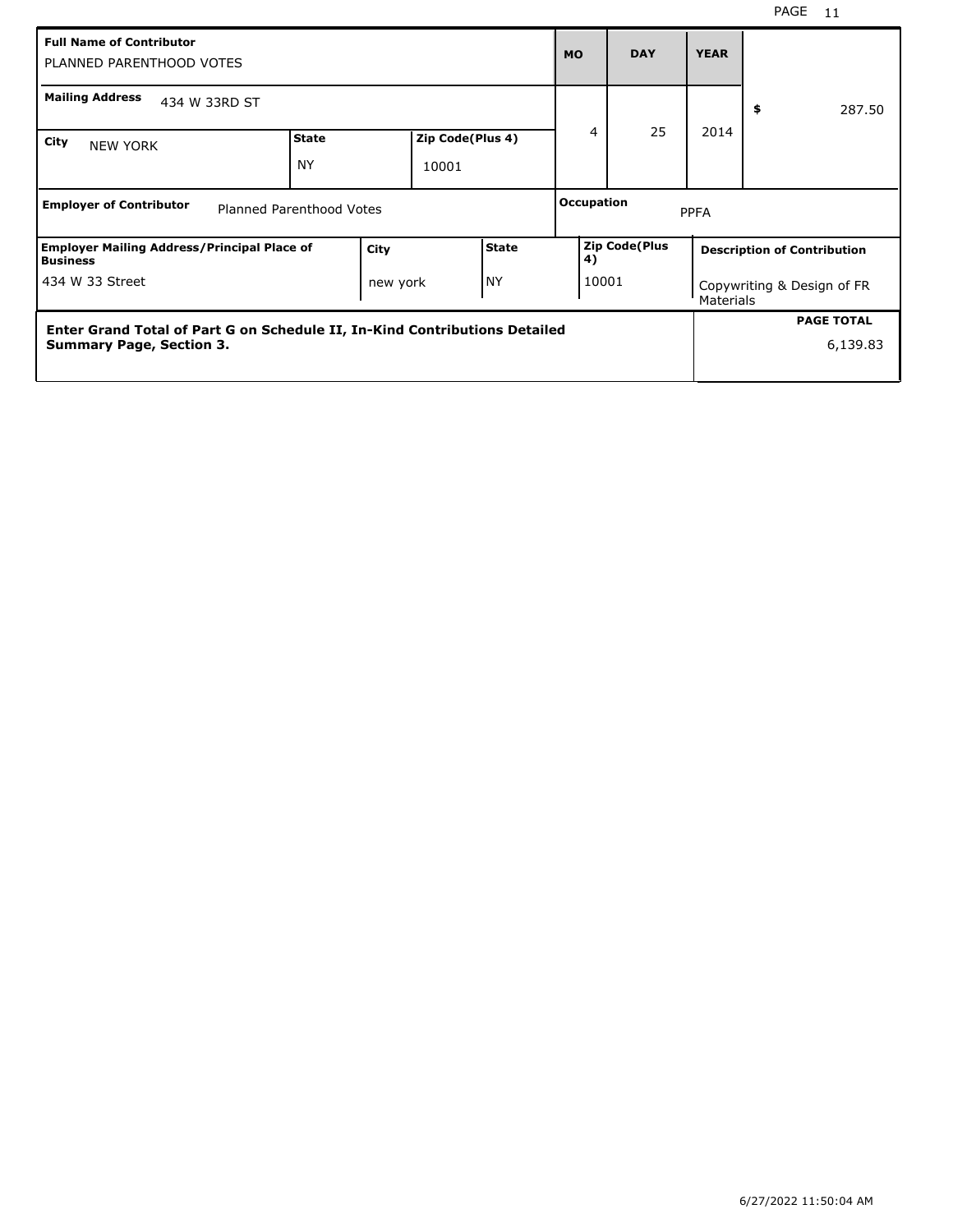# **SCHEDULE III STATEMENT OF EXPENDITURES**

| <b>Name of Filing Committee or Candidate</b>              |                            |                            |                                                 |                                                            |             |     |               |  |
|-----------------------------------------------------------|----------------------------|----------------------------|-------------------------------------------------|------------------------------------------------------------|-------------|-----|---------------|--|
| PLANNED PARENTHOOD PA INC                                 |                            |                            | From                                            |                                                            | 4/1/2014    | To: | 5/5/2014      |  |
|                                                           |                            |                            |                                                 | <b>DATE</b>                                                |             |     | <b>AMOUNT</b> |  |
| <b>To Whom Paid</b><br>Control Point Group LLC            |                            |                            | <b>MO</b>                                       | <b>DAY</b>                                                 | <b>YEAR</b> |     |               |  |
| <b>Mailing Address</b><br>458 New Jersey Avenue, SE       |                            |                            | 5                                               | 2                                                          | 2014        | \$  | 1,500.00      |  |
| City<br>Washington                                        | <b>State</b><br>DC         | Zip Code (Plus 4)<br>20003 | <b>Description of Expenditure</b><br>Consulting |                                                            |             |     |               |  |
| <b>To Whom Paid</b><br>Sims4PA PAC                        |                            |                            | <b>MO</b>                                       | <b>DAY</b>                                                 | <b>YEAR</b> |     |               |  |
| <b>Mailing Address</b><br>PO Box 15941                    |                            |                            | 4                                               | 250.00                                                     |             |     |               |  |
| City<br>Philadelphia                                      | Zip Code (Plus 4)<br>19103 |                            | <b>Description of Expenditure</b><br>Donation   |                                                            |             |     |               |  |
| <b>To Whom Paid</b><br><b>Norminton Petts</b>             | <b>MO</b>                  | <b>DAY</b>                 | <b>YEAR</b>                                     |                                                            |             |     |               |  |
| <b>Mailing Address</b><br>1050 17th Street, NW, Suite 444 |                            |                            | 4                                               | 21                                                         | 2014        | \$  | 1,500.00      |  |
| <b>City</b><br>Washington                                 | <b>State</b><br>DC         | Zip Code (Plus 4)<br>20036 |                                                 | <b>Description of Expenditure</b><br>Poll & Interviews     |             |     |               |  |
| <b>To Whom Paid</b><br>Andrew Wright                      |                            |                            | <b>MO</b>                                       | <b>DAY</b>                                                 | <b>YEAR</b> |     |               |  |
| <b>Mailing Address</b><br>3604 Legation St NW             |                            |                            | $\overline{4}$                                  | 21                                                         | 2014        | \$  | 5,000.00      |  |
| City<br>Washington                                        | <b>State</b><br>DC         | Zip Code (Plus 4)<br>20015 | Consultant                                      | <b>Description of Expenditure</b>                          |             |     |               |  |
| <b>To Whom Paid</b><br>Sari Stevens                       |                            |                            |                                                 | <b>DAY</b>                                                 | <b>YEAR</b> |     |               |  |
| <b>Mailing Address</b><br>14 Grinnel Drive                |                            |                            |                                                 | 16                                                         | 2014        | \$  | 122.26        |  |
| City<br>Camp Hill                                         | <b>State</b><br>PA         | Zip Code (Plus 4)<br>17011 |                                                 | <b>Description of Expenditure</b><br>Employee Reimbursment |             |     |               |  |